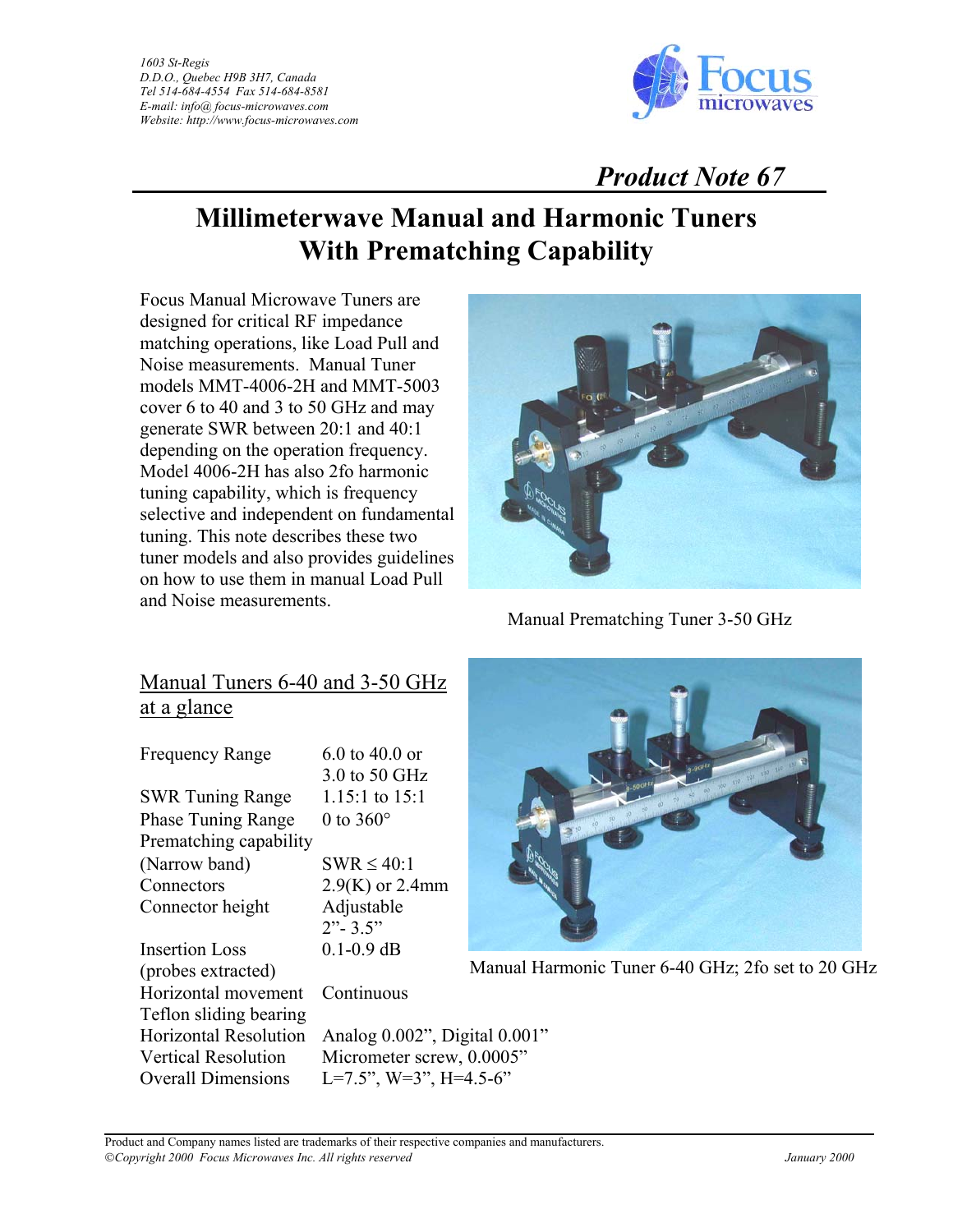#### Discussing the Prematching 3-50 GHz Manual Tuner

Ultra wideband Focus' Manual Microwave Tuners (MMT's) use parallel plate airlines (slablines) precisely machined out of a solid aluminum rod and one or two independent sliding carriages with one vertical micrometer screw and a microwave probe (slug) each. The microwave probes and slablines are designed to generate high reflection factors over a wide frequency band and are used to allow either mutual prematching of the probes and thus generate, in a narrow band, very high SWR, or allow selective harmonic tuning at a user selected 2fo or 3fo, independent on fundamental tuning.

The tuners use either 2.92 mm (K) or 2.4 mm connectors, depending if they operate to 40 or 50 GHz. The insertion

loss of the 7" long transmission line is kept very low by appropriate polishing of the parallel plates and a combination of silver/gold plating of the central conductor. Because of dispersion in the properties of 2.4mm connectors and adapters available on the market, we machine and use only preselected units. The typical insertion loss of such a tuner at 50 GHz, with the RF probes retracted, does not exceed 0.9dB.

This low loss behaviour is very important for the prematching capability of the tuners as will be shown later on. Even though a maximum reflection factor close to 1 can be generated at the reference plane of the first probe (when both probes are used for resonance tuning) the insertion loss of the connector facing the DUT and the transmission line up to the first probe is the main limiting factor of Gamma.

The total reflection of MMT-5003 is created using both independently movable RF probes: Probe 1 is larger and generates alone high reflection between 3 and 9 GHz; probe 2 is smaller and creates reflection from 9 to 50 GHz (figure 3). The combination of both probes creates high reflection at frequencies in between, reaching very high SWR (up to  $40:1$ ).

#### **Prematching works as follows:**

The first probe (closest to the DUT) generates a reflection vector with a



Figure 2: Total Reflection (Return Loss) of individual MMT-5003 probes (probes inserted to maximum depth); Horizontal axis 1 to 50 GHz Vertical axis 1dB/division



Figure 3: Insertion loss of MMT-5003 (RF probes retracted); Horizontal axis 1 to 50 GHz (4.9GHz/div); Vertical axis 0.2dB/div.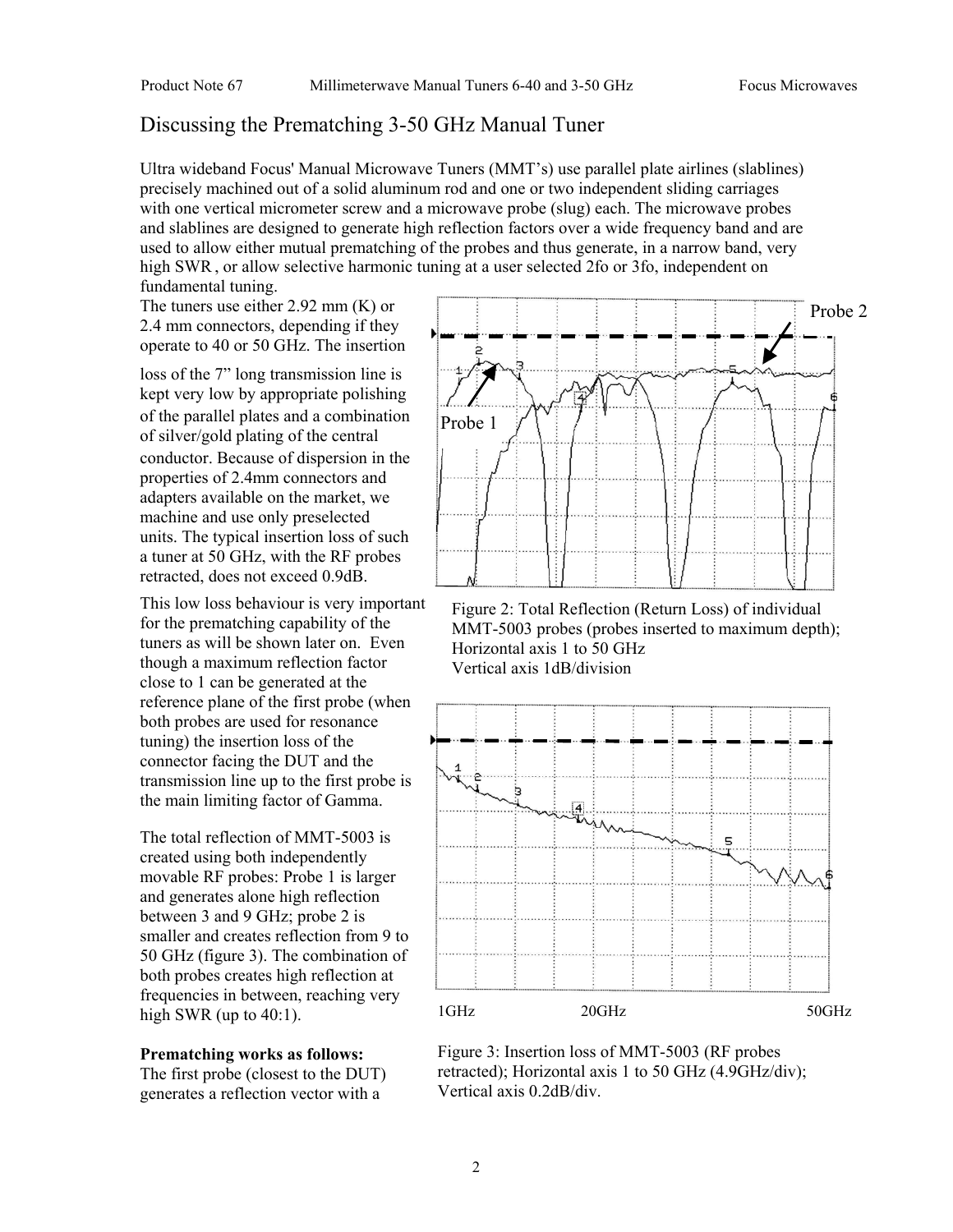magnitude of about 0.8 to 0.85 in the right direction (phase) for matching the device. If this level of reflection is not high enough to match the device, then the second probe generates an additional reflection vector that adds to the first one. This second vector allows for full phase control around the tip of the first vector and a limited amount of amplitude control (figure 4), the vector sum of both reflections reaching very high values ( $\Gamma > 0.95$  at a large part of the bandwidth).

In fact the maximum reflection obtained at the reference plane of the first probe is very close to one (Short circuit), but the actual reflection at the input port of the tuner is limited by the insertion loss of the input section of the tuner, including the 2.4mm connector and part of the transmission airline. As table 1 shows the maximum reflection factor that can be reached is very sensitive to these losses and it is imperative to select the best connectors for the "active" port, if Prematching is important for the tuner application.

| Insertion<br>Loss [dB] | <b>Equivalent Series</b><br>Resistance [m $\Omega$ ] | Maximum<br>$ \Gamma $ / SWR |
|------------------------|------------------------------------------------------|-----------------------------|
| 0.010                  | 115                                                  | 0.998 / 250:1               |
| 0.025                  | 291                                                  | 0.994 / 84:1                |
| 0.050                  | 573                                                  | 0.989 / 46:1                |
| 0.100                  | 1,163                                                | 0.977 / 22:1                |

Table 1: Maximum reflection of a prematching MMT as a function of insertion loss between input connector and actual location of the first probe

Because approximately 1/4 of the insertion loss of the transmission airline is associated with each of the two 2.4 mm connectors (figure 3) and the remaining with the airline, using table 1, we should expect about 1/4 to 1/5 of 0.45dB loss (or 0.09 to 0.1dB) at 20 GHz to be limiting  $\Gamma$ ;



Figure 4: Operation of Prematching in Dual Carriage Tuners

this corresponds to a maximum SWR of 22:1 to 26:1, in good agreement with the plots 5 and 6.



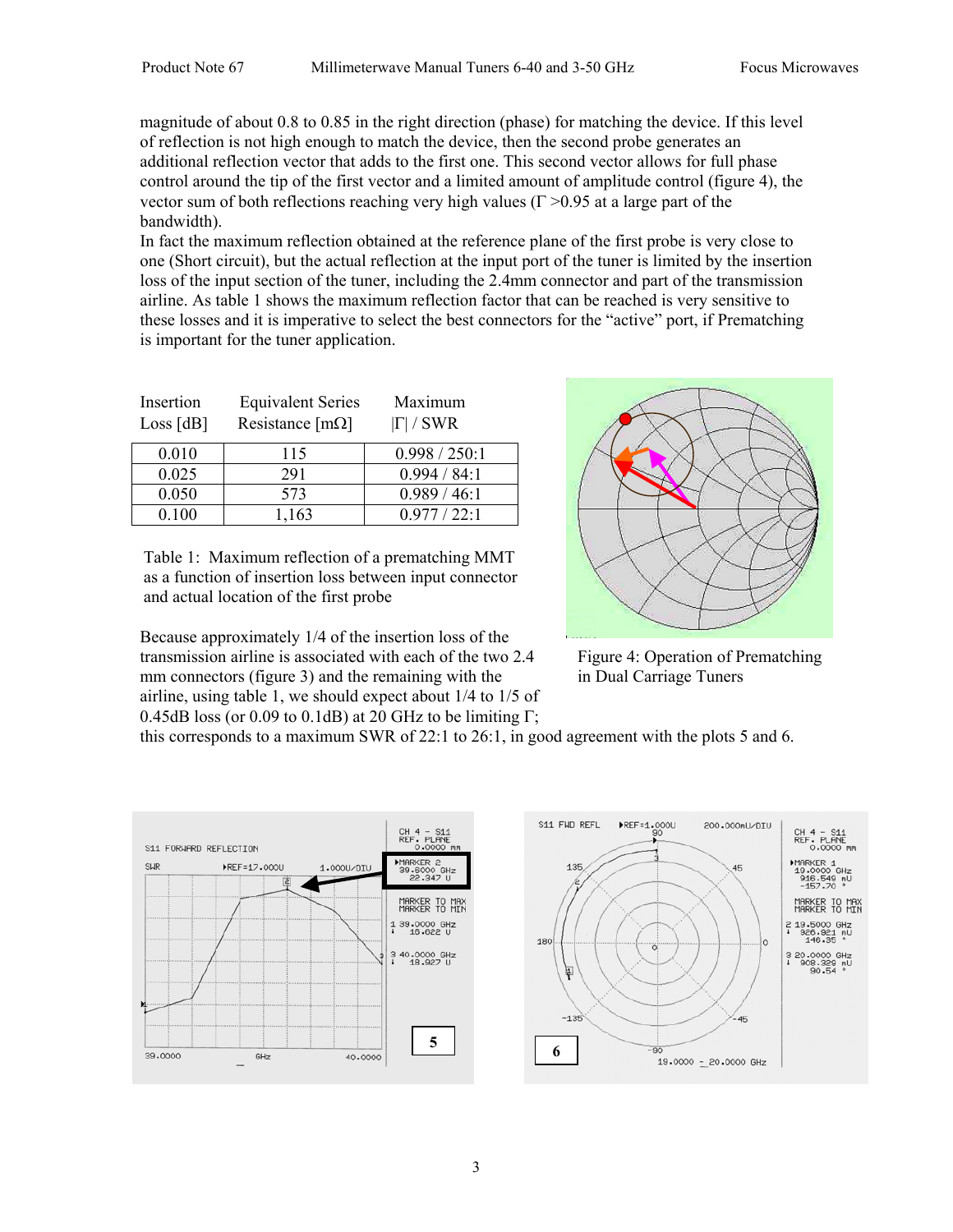

Plots 5, 6 and 7 show examples of the prematching capability of MMT-5003 centered around the frequencies of 20 (SWR=26:1) and 40 GHz (SWR=22:1).

### Discussing the Harmonic Tuner MMT-4006-2H

The fundamental/harmonic ("Combo") tuner MMT-4006-2H has fundamental tuning capability between 6 and 40 GHz and an independent carriage allows to position harmonic resonators such as to tune the phase of the second (or third) harmonic impedance at high SWR at a "user defined" frequency between 12 and 44 GHz. The upper frequency limit is determined by some undesired modes in the  $2.92$  mm  $(K)$ connectors.

Operation of MMT-4006-2H is as follows:

The tuner is connected to the DUT

with the harmonic resonator coming first and the fundamental probe afterwards. This allows tuning the harmonic impedance fully independently of the fundamental impedance. If the fundamental impedance is already





tuned changing the harmonic impedance may require a minor back tuning to restore the original fundamental impedance. Figure 8 shows the tuning range and selectivity of MMT-4006-2H. If another harmonic frequency is required the operator can easily exchange the harmonic resonator. If the harmonic resonator is totally removed then the full range of 6 to 40 GHz tuning capability is available.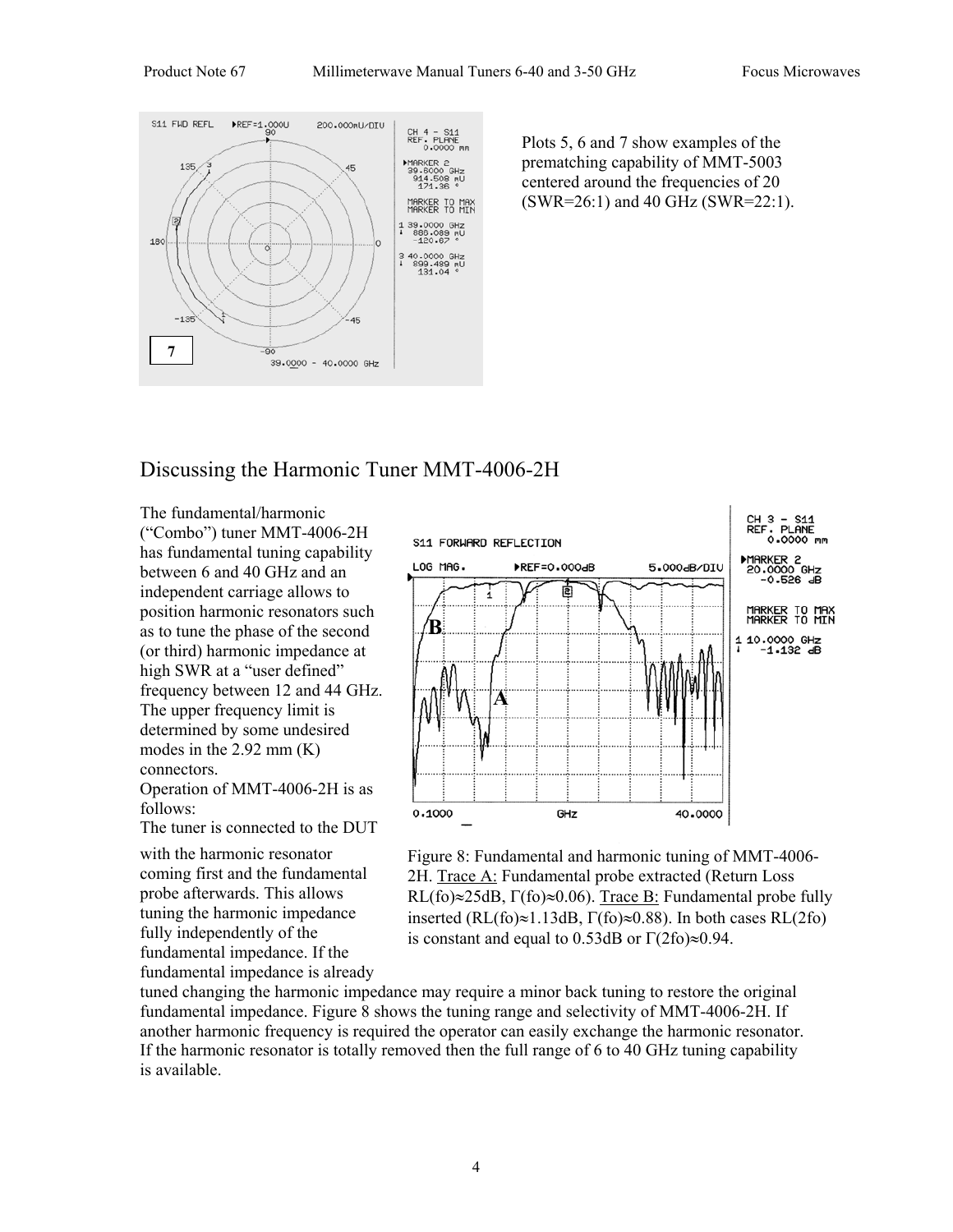### MMT tuning Repeatability (MMT-4006-2H with analog scale)

MMT tuning repeatability is measured semiautomatically: A software programme is communicating with a calibrated VNA tuned to a fixed frequency; on a programme prompt the operator can move the tuner axis back and forth to a previously marked position and pressing a computer key triggers a GPIB reading of the four S-parameters of the tuner two-port. The read data are saved sequentially line by line in a "repeatability" file. The test can be repeated at will for any combination and distance of axis movements and directions. Depending on the direction of tuning and the condition to move a single axis or both axes simultaneously, the result varies.

Table 2: Shows four Sparameter readings on a calibrated VNA at 30 GHz, after the tuner has been manually repositioned at

| Manual Tuner Repeatability: Model 4006/5003  |                                                                                                                                                                                                                                                                                      |  |                           |                                                                                                                                                                                                                             |                                                                                                                         |                                                                                                                                                                      |                 |                                                                                                                                                                                                                                                                                              |                                                                                                                                                                                                                                              |
|----------------------------------------------|--------------------------------------------------------------------------------------------------------------------------------------------------------------------------------------------------------------------------------------------------------------------------------------|--|---------------------------|-----------------------------------------------------------------------------------------------------------------------------------------------------------------------------------------------------------------------------|-------------------------------------------------------------------------------------------------------------------------|----------------------------------------------------------------------------------------------------------------------------------------------------------------------|-----------------|----------------------------------------------------------------------------------------------------------------------------------------------------------------------------------------------------------------------------------------------------------------------------------------------|----------------------------------------------------------------------------------------------------------------------------------------------------------------------------------------------------------------------------------------------|
|                                              |                                                                                                                                                                                                                                                                                      |  | $Frequency = 30.0000 GHz$ |                                                                                                                                                                                                                             |                                                                                                                         |                                                                                                                                                                      |                 |                                                                                                                                                                                                                                                                                              |                                                                                                                                                                                                                                              |
| Horizontal and Vertical Movement, medium SWR |                                                                                                                                                                                                                                                                                      |  |                           |                                                                                                                                                                                                                             |                                                                                                                         |                                                                                                                                                                      |                 |                                                                                                                                                                                                                                                                                              |                                                                                                                                                                                                                                              |
| Set                                          | $ S11 $ $\varphi$ 11                                                                                                                                                                                                                                                                 |  | $ S21 $ $\phi$ 21         |                                                                                                                                                                                                                             | $ S12 $ $\varphi$ 12                                                                                                    |                                                                                                                                                                      | $ S22 $ $ 022 $ |                                                                                                                                                                                                                                                                                              | Tuner Loss                                                                                                                                                                                                                                   |
| 003:<br>004:<br>008:<br>009:                 | 001: 0.599 42.9<br>002: 0.609 42.2<br>0.60842.3<br>0.60244.2<br>005: 0.612 42.8<br>006: 0.615 42.6<br>007: 0.616 41.3<br>0.61344.5<br>0.59945.2<br>010: 0.597 41.5<br>011: 0.598 41.3<br>012: 0.612 40.9<br>013: 0.602 41.5<br>014: 0.604 42.8<br>015: 0.609 41.6<br>016: 0.621 42.4 |  |                           | 0.657102.6<br>$0.671$ 101.0<br>$0.666$ 101.5<br>$0.664$ 101.4<br>$0.663$ 101.2<br>0.668100.8<br>0.663100.8<br>0.657101.9<br>0.649102.4<br>0.657102.4<br>0.642 101.7<br>0.651101.8<br>0.646101.9<br>0.664101.0<br>0.657100.1 | $0.662$ 101.7 0.664 101.3<br>$0.674$ 100.5<br>$0.669$ 101.0<br>$0.666$ 101.0<br>$0.649$ 101.5<br>$0.666$ 100.6<br>0.659 | $0.659$ $102.0$<br>$0.666$ 100.8<br>$0.671$ 100.3<br>$0.666$ 100.3<br>0.660101.4<br>$0.652$ 102.0<br>0.659101.9<br>$0.645$ 101.3<br>$0.654$ 101.4<br>99.6            |                 | $0.569 - 33.2$<br>$0.579 - 30.9$<br>$0.579 - 30.6$<br>$0.575 - 33.3$<br>$0.583 - 31.1$<br>$0.585 - 30.9$<br>$0.585 - 29.4$<br>$0.589 - 33.3$<br>$0.572 - 36.4$<br>$0.564 - 34.2$<br>$0.559 - 32.4$<br>$0.568 - 34.3$<br>$0.569 - 33.9$<br>$0.573 - 35.3$<br>$0.577 - 31.4$<br>$0.591 - 32.9$ | $L = 1.725$<br>$L = 1.570$<br>$L = 1.460$<br>$L = 1.569$<br>$L = 1.521$<br>$L = 1.506$<br>$L = 1.431$<br>$L = 1.521$<br>$L = 1.722$<br>$L = 1.839$<br>$L = 1.728$<br>$L = 1.808$<br>$L = 1.774$<br>$L = 1.823$<br>$L = 1.552$<br>$L = 1.539$ |
| Vertical Movement only, high SWR             |                                                                                                                                                                                                                                                                                      |  |                           |                                                                                                                                                                                                                             |                                                                                                                         |                                                                                                                                                                      |                 |                                                                                                                                                                                                                                                                                              |                                                                                                                                                                                                                                              |
| 034:<br>036:<br>039:<br>040:                 | 030: 0.801 39.6<br>031: 0.816 39.8<br>032: 0.809 40.3<br>033: 0.805 39.3<br>$0.811$ 38.8<br>035: 0.819 38.8<br>0.817 39.3<br>037: 0.815 38.8<br>038: 0.809 39.9<br>0.799 39.4<br>$0.804$ 40.3<br>041: 0.812 38.6<br>042: 0.810 40.7<br>043: 0.820 40.4                               |  | 0.350108.3<br>0.341 106.4 | $0.352$ $108.9$<br>$0.341$ 107.3<br>$0.352$ 108.1<br>$0.344$ 107.8<br>0.332 107.2<br>0.338 107.3<br>0.335 107.9<br>$0.372$ 108.3<br>0.358 107.0<br>0.349 107.8<br>0.354 107.4                                               | $0.325$ 107.7 0.327 107.2<br>$0.354$ 107.6<br>0.340 106.8<br>0.373                                                      | $0.354$ 108.4<br>$0.342$ 106.8<br>$0.346$ 107.3<br>0.333 106.7<br>0.336 107.4<br>$0.351$ 107.8<br>107.7<br>0.360 106.6<br>0.350107.3<br>$0.355$ 106.9<br>0.342 105.9 |                 | $0.748 - 31.7$<br>$0.768 - 34.2$<br>$0.761 - 34.5$<br>$0.754 - 31.7$<br>$0.759 - 31.1$<br>$0.767 - 31.9$<br>$0.765 - 31.6$<br>$0.763 - 31.7$<br>$0.758 - 30.6$<br>$0.747 - 29.1$<br>$0.757 - 32.9$<br>$0.757 - 30.0$<br>$0.760 - 31.9$<br>$0.772 - 32.3$                                     | $L = 4.607$<br>$L = 4.986$<br>$L = 4.736$<br>$L = 4.545$<br>$L = 4.599$<br>$L = 4.762$<br>$L = 4.631$<br>$L = 4.761$<br>$L = 4.504$<br>$L = 4.186$<br>$L = 4.400$<br>$L = 4.477$<br>$L = 4.400$<br>$L = 4.495$                               |

Table 2: Manual tuning repeatability at 30 GHz

two different SWR levels and using two different movement procedures: one moving both axis and a second moving only the vertical (and more critical) axis. The results suggest that, even at this very high frequency, the tuning repeatability, the reflection factor and the tuner loss are within reasonably accurate limits, even using simple mechanical positioning means. Results published before show a higher repeatability at lower frequencies [Manual Microwave Tuners, Product Note 45, Focus Microwaves]. Because of the nature of the tuning mechanism in slide screw tuners like these, an error in horizontal positioning causes an error in phase and an error in vertical positioning causes an error in amplitude of the reflection factors and in tuner loss. We observe good phase repeatability within  $1-2.5^\circ$  meaning that costly digital reading accessories can safely be omitted up to at least 20 GHz. The amplitude repeatability is also acceptable and there are no techniques available to improve this, because the vertical axis is already controlled by a fine micrometer screw with a reading resolution of 0.0005" (12.7µm).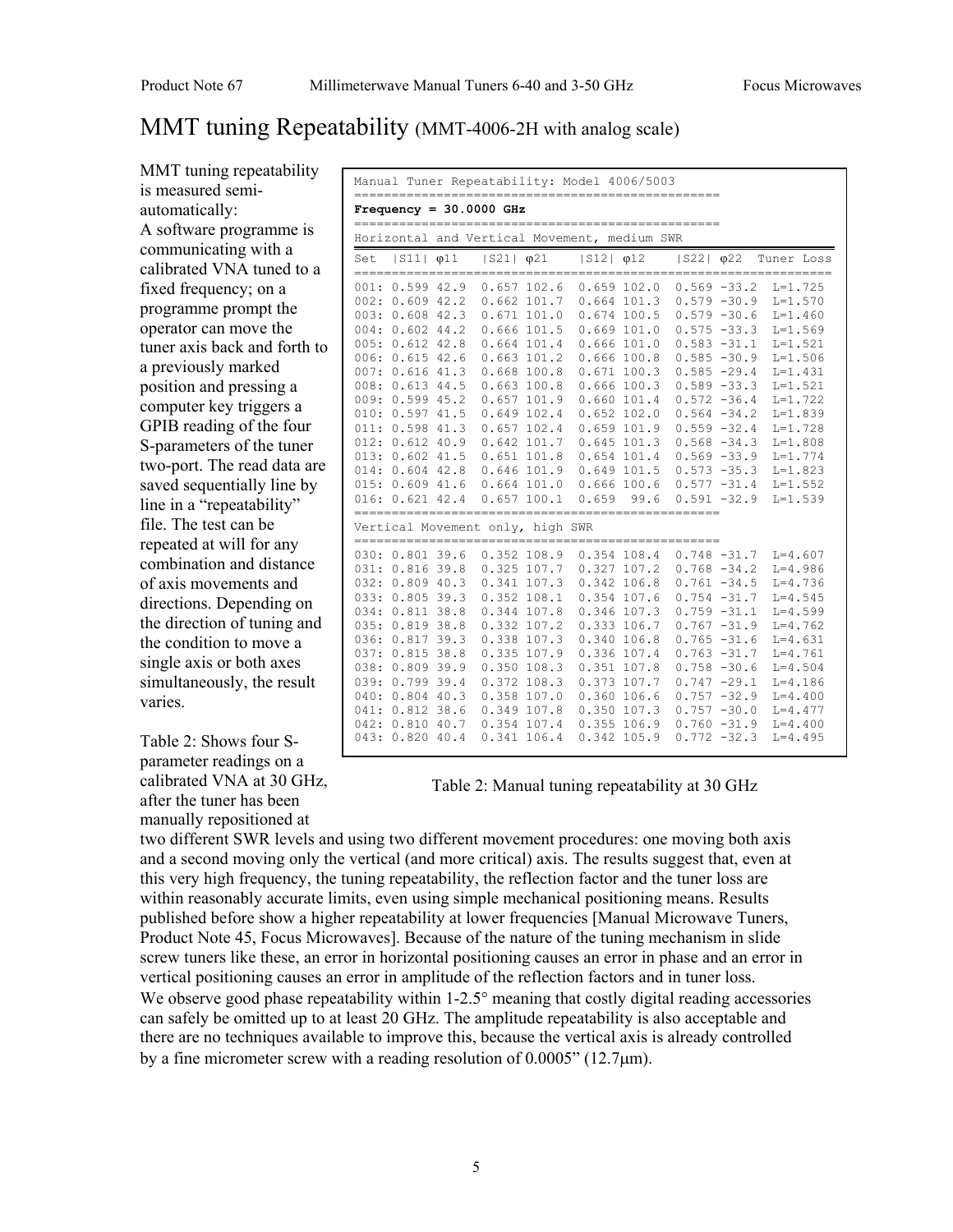## Using MMTs for manual Load Pull measurements

Manual tuners can be used for noise and load pull measurements. In both cases the tuning happens before the tuners are characterized (calibrated) on the network analyzer. It is recommended to measure at several impedances at and around the optimum impedance and take note of the mechanical positions. Then reproduce the positions with the tuner connected to the network analyzer and measure the four S-parameters of the tuner twoport at once. It is theoretically impossible to find the exact optimum power and matching point using a manual tuner, except in an infinite series of trial and error. This is because the power loss of the tuner changes as we tune and we do not observe the optimum net result at DUT reference plane but at tuner reference plane. However, if the mismatch range is not very high (transistors with  $5\Omega$ ) output impedance or higher) the chances for a reasonably accurate determination of the maximum power are good. Below that impedance value manual search becomes an increasingly tedious procedure of searching around the optimum point.



Figure 9: Typical manual load pull measurement setup

This setup can measure the Transducer Gain (not the Power Gain) and the Delivered Output Power of the DUT. The injected power P.inj can be measured by means of a directional coupler. In this case it is recommended to add an isolator before the input tuner, to make sure the coupler readings are not falsified by limited directivity in the coupler and the power reflected at the input of the tuner back to the source.

Assuming C to be the coupling of the input coupler then we can use the following relations:

P.in = P.inj / Loss.av.inp [**available** power at DUT input]  $P.inj = Reading$  at Coupler  $\cdot$  C  $P.out = P.m \cdot Loss.pwr.out$  [delivered power at load]  $G_t = P.out / P.in$  [transducer gain]

The available loss of the input tuner and power loss of the output tuner, including any other components, like adapters, fixture and bias tees, can be calculated at each position from its Sparameters (port 1 is at signal entry, port 2 is at signal exit).

Loss.av.inp =  $(1-|S22|^2)/|S21|^2$  [Sij of input tuner] Loss.pwr.out =  $(1-|S11|^2) / |S21|^2$  [Sij of output tuner]